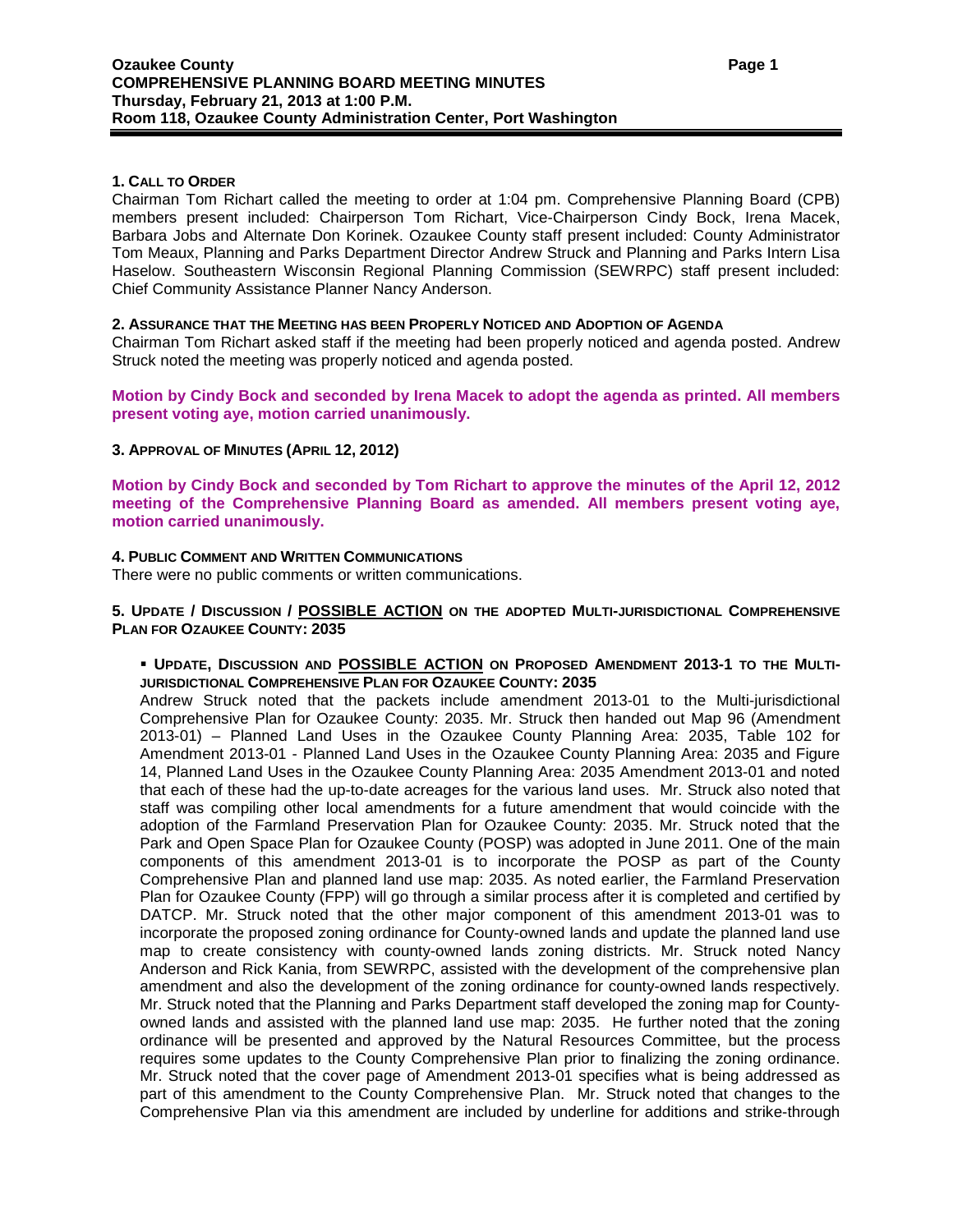for deletions to the existing plan document. After the overview of the purpose of Amendment 2013-01, Mr. Struck asked Ms. Anderson to discuss the page-by-page edits in the Amendment 2031-01.

Nancy Anderson noted that this amendment will make changes to two of the nine elements of the comprehensive plan mandated by state law: land use and implementation. Ms. Anderson noted that page 1 of the document references Map 96 (planned land use map) and figure 14 (planned land uses) that were handed out. In discussing the planned land use map, Ms. Anderson explained that cities and villages have the authority to plan land uses outside their existing corporate limits. All of the city and village planned land use maps included areas outside their limits. Since the planned land uses were not the same as those of the Towns, a decision regarding which planned land uses to show on the County planned land use map had to be made. Nancy explained that those decisions were made based on which jurisdiction had the current zoning authority. Ms. Anderson described one example where the Town did not have exclusive zoning jurisdiction, where the City of Mequon had established extra-territorial zoning for an area in the Town of Grafton. In this case, the City planned land uses was reflected on the County map. Ms. Anderson noted these issues are listed on page 2. She further noted that the main change on page 2 is to reflect land uses of parcels owned and zoned by the County under the proposed zoning ordinance on the County planned land use map. The planned land use map would reflect Ozaukee County's planned land uses per the proposed zoning. Vice-Chairperson Bock asked if the planned land uses in the case of the county-owned lands and zoning ordinance are mostly parks and open space. Ms. Anderson responded that they are mostly parks and open space, but also include extractive uses, and government and institutional uses such as cell towers and highway shops. Ms. Anderson noted page 3 will include the pie chart (handout) and other data (table) to reflect the changes made to the land uses. Ms. Anderson noted page 5 includes Figure 15 that provides descriptions (definitions) for each of the land use categories on the planned land use map. Nancy explained that the land use descriptions, for the most part, did not change, but the acreages listed in each description for each land use category will be deleted and just referenced in the new table for land use. In the future, it will allow for this data to be updated in the table only as changes are made; thereby, simplifying the process for amendments that affect land use acreage changes. Supervisor Bock noted the document is interesting because it will always act as a living document, changing as circumstances change for any community within the plan. Supervisor Bock added it is important to continue to oversee the changes occurring because the document is so inclusive on all communities in the county. Mr. Struck reiterated that the land use acreage data will remain in the table for reference. Mr. Struck also noted that updates can be made when newer, better data is generated such as with the POSP, FPP and new census data.

Nancy Anderson noted Figure 15 on page 6 proposes an addition regarding the extractive land use category. There are currently three extractive sites owned by the County within Ozaukee County, but the long-term plan for those sites is to be reclaimed as part of the County Park System. The land use plan could have displayed them as extractive, but it was decided to show them as park and recreation on the land use plan map because of the expected future uses. Mrs. Anderson added this is explained in the text addition that the current use and zoning is extractive, but that the long-term planned land use is for park and recreation. Irena Macek asked if there is a timeline for when the County-owned extractive sites will cease to operate. Mr. Struck answered that the sand and particularly the gravel is used for road construction in the County, and the timeline is different for each property. Mr. Struck noted land use will show park and recreational, but the zoning will show extractive sites until the operations for each site cease. When each site ceases to operate, it will be rezoned to park and recreation. Mr. Struck noted timelines vary from approximately 7 years at the Beekeeper Bog/Hetzel Pit to a decade or more at other sites. Supervisor Macek asked if the extraction will cease prior to using or exhausting all of the extractive resources (e.g. gravel). Andrew responded that likely all of the resources will be used unless permit conditions do not allow sufficient time to extract all the resources. Supervisor Macek showed concern about the use of sand and associated volumes for fracking. Mr. Struck noted the sand at the extraction sites is not fracking sand, so there is not as high a demand for selling it. Some private entities are interested in the sand for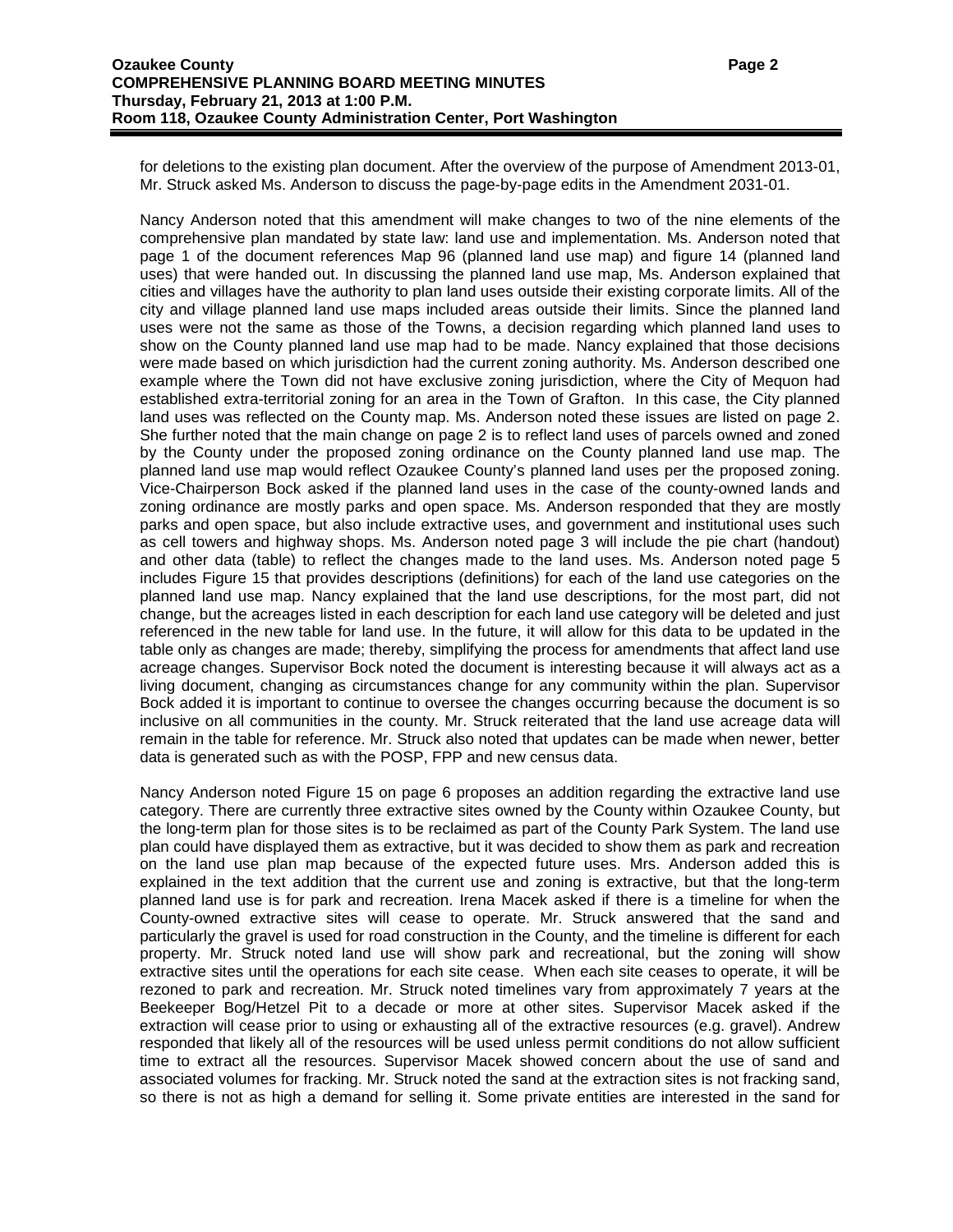construction activities, but there is not demand for the sand in Ozaukee County for fracking at this point.

Chairman Richart noted that the comprehensive planning law requires that the zoning is consistent with the planned land use map in each local comprehensive plan. Chairman Richart questioned whether the planned land use map needs to reflect how the land is zoned right now. Mr. Struck responded that the planned land use map can have a transitional period as long as it is described in the text (e.g. land use category descriptions). Mr. Struck noted that other ways to show the transitional period on the map were discussed amongst staff, but providing the explanation in the text seemed to make the most sense. Tom Meaux asked if future considerations would allow a change to the future use of a parcel, for example the extractive sites reverting to park and open space. Mr. Struck responded that the County Board would have to change the planned land use by resolution and ordinance of the Comprehensive Plan via an amendment if the future land use was to be changed, similar to this current amendment process. Tom Meaux noted that everyone should be aware of this process for amendments. Ms. Anderson added that there is often a situation where the plan map is different from interim land uses (e.g. zoning can be different), and it is normally addressed through the text. Supervisor Korinek asked if money is set aside to have the Hetzel Pit / Beekeeper Bog converted to a park. Mr. Struck responded that money is set aside to restore the site because sand was sold to start a "bank" for funding restoration to the site according to the approved reclamation plan. However, there are not any funds specifically budgeted for establishment of a park, but funds are envisioned. Supervisor Korinek asked how quickly sites will be reclaimed after operations cease. He also asked how extensive the reclamation will be. Mr. Struck responded that it is different for each site. Some sites, such as the Hetzel Pit / Bee-Keeper Bog, are being restored as extractive activity occurs, while others the reclamation occurs after operations cease. The extent of the reclamation and restoration also varies depending upon the approved reclamation plan. Some reclamation plans have large open water as a significant part of the reclamation, while others have filling and vegetative restoration. Usually, the County reclamation plans are a combination of both vegetation planting and some new or existing open water.

Ms. Anderson noted Figure 15 on page 7 discusses the addition to the park and recreation category descriptions per this discussion. Ms. Anderson noted page 8 includes a correction to the Wisconsin Wetland Inventory because it was dated 2007, but data was really generated in 2005. Page 9 proposes changes to the implementation element of the Comprehensive Plan. Ms. Anderson noted much of these changes are updates since original adoption of the plan and amendment 2009-01. Ms. Anderson added that in May 2009 the last of the local plans was adopted and incorporated into the County Comprehensive Plan. There have been a number of County ordinances since then, so these changes come from the addition of those ordinances. Ms. Anderson added that the County Shoreland Zoning maps were updated in 2010. Proposed additions to the County Shoreland and Floodplain Zoning Ordinance are discussed at the bottom of page 9. Ms. Anderson noted page 10 includes an addition to the implementation chapter that reflects the proposed county-owned lands zoning ordinance where the zoning districts must be consistent with the County Comprehensive Plan (via text and/or map). The zoning ordinance is proposed to remain simple by adding only three new districts: Extractive, Park and Recreation, and Governmental and Institutional. Ms. Anderson noted it is also proposed to include a Lowland and Upland Conservancy Overlay District incorporating PEC, SEC and INRA areas. This proposed zoning ordinance will be reviewed by the Natural Resources Committee on March 7, 2013.

Ms. Anderson noted that page 11 provides a correction and a proposed addition of regulation to public property per new or revised County ordinances to be included in the Comprehensive Plan via the amendment. Ms. Anderson also noted that the bottom of page 11 shows new ordinances that were adopted on April 21, 2009. Page 12 describes the POSP as a proposed new component in the Comprehensive Plan. Ms. Anderson added at any time that there are discrepancies between the POSP and Comprehensive Plan, the POSP shall take precedent. Ms. Anderson noted that the current POSP has been adopted (June 2011) since the Comprehensive Plan was adopted. Mr. Struck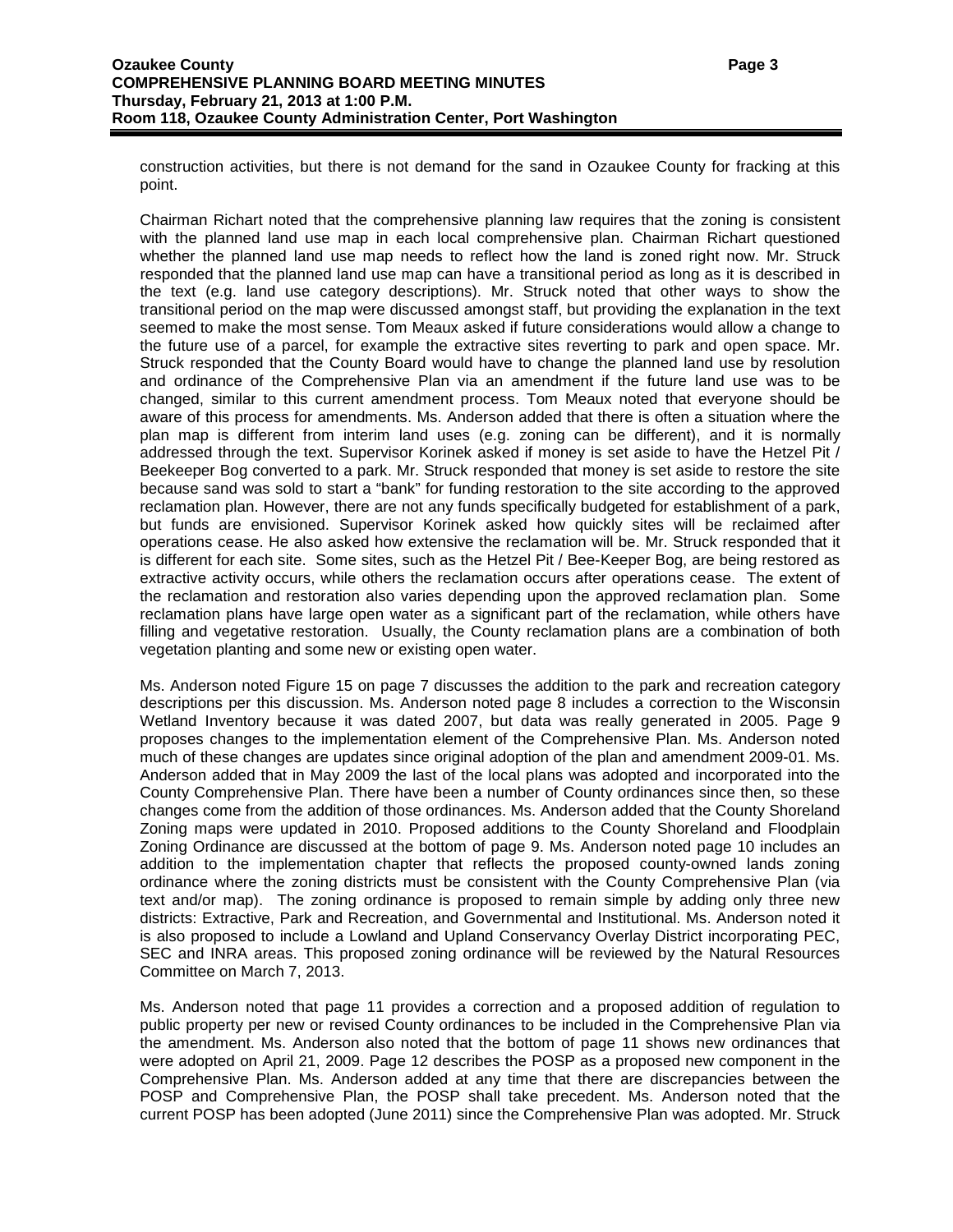added that there is new inventory data included in the POSP related to wetlands and floodplains. Ms. Anderson noted that there is also a list of county-owned sites with proposed changes for Map 96 shown as Attachment 2 in the packets. Ms. Anderson noted that the proposed County zoning ordinance only applies in unincorporated areas for county-owned lands. The county-owned lands zoning ordinance cannot be applied in cities and villages per State Statute. However, Mr. Struck also noted that there will be updates to parcel additions at Mee-Kwon County Park. Tom Meaux asked if an incorporated municipality could change the zoning on a County park, since the County has no authority within incorporated municipalities. Mr. Struck responded theoretically a municipality could change the zoning on a County park similar to the process for any other landowner in the City and/or Village. Mr. Struck added; however, that all of the County parks in the incorporated areas of the County are planned and zoned correctly though, so the municipality would have to amend their comprehensive plan planned land use to rezone it. In addition, Mr. Struck noted that some of the County parks have deed restrictions that municipalities could not avoid. Cindy Bock noted Virmond Park is a perfect example of a deed restricted property. Tom Meaux noted that theoretically this would cause more conflict than necessary. Chairman Tom Richart asked if there were any other questions.

**Motion by Cindy Bock and seconded by Irena Macek to approve Amendment 2013-1 to the Multi-Jurisdictional Comprehensive Plan for Ozaukee County: 2035. All members present voting aye, motion carried unanimously.**

## **POSSIBLE ACTION TO SCHEDULE A PUBLIC HEARING ON PROPOSED AMENDMENT 2013-1 TO THE MULTI-JURISDICTIONAL COMPREHENSIVE PLAN FOR OZAUKEE COUNTY: 2035**

Andrew Struck noted that there is a tentative schedule within the CPB packet proposing the public hearing be held on April 11, 2013 at a special Comprehensive Planning Board meeting. Mr. Struck also noted a few typos including a tentative date of April 18 that should actually state April 11 towards the middle and bottom of the page. Mr. Struck asked if a special Comprehensive Planning Board meeting could be held on April 11, 2013 at 1:00 PM instead of meeting on March 19, 2013.

**Motion by Irena Macek and seconded by Cindy Bock to reschedule the March 19, 2013 Comprehensive Planning Board meeting to April 11, 2013 at 1:00 PM and also hold the Public Hearing on the Amendment 2013-01 to the Multi-jurisdictional Comprehensive Plan for Ozaukee County: 2035 at the beginning of this meeting. All members present voting aye, motion carried unanimously.**

## **6. UPDATE/DISCUSSION/POSSIBLE ACTION ON THE DEVELOPMENT OF A FARMLAND PRESERVATION PLAN (FPP) FOR OZAUKEE COUNTY AND THE DEPARTMENT OF AGRICULTURE, TRADE AND CONSUMER PROTECTION (DATCP) FARMLAND PRESERVATION PLANNING GRANT**

## **UPDATE AND DISCUSSION ON THE DATCP CERTIFICATION REVIEW OF THE FINAL DRAFT FARMLAND PRESERVATION PLAN FOR OZAUKEE COUNTY (FPP) AND PROPOSED REVISIONS PER A CONFERENCE CALL WITH DATCP STAFF**

Andrew Struck noted that the CPB packets have the cover document part of the FPP application that was submitted to DATCP for approval. Mr. Struck noted the packets include a summary of the plan that was submitted along with the full plan and technical documentation. Mr. Struck also noted that all documents were submitted and DATCP verified completeness of the application for certification. DATCP then sent a certification review letter with comments from their review of the FPP and it is included in the packet.

Mr. Struck noted the points called out by DATCP in the certification review letter. Andrew Struck noted the first change suggested by DATCP is to add more description of business development trends affecting agriculture in Ozaukee County. The second point suggests a discussion of municipal expansion. It would be helpful to see how or in which direction the municipalities in the County will likely expand. Tom Richart noted historic urban growth maps and sewer service map are included in the plan. Mr. Struck noted point 3 suggests that the plan mention more about key agricultural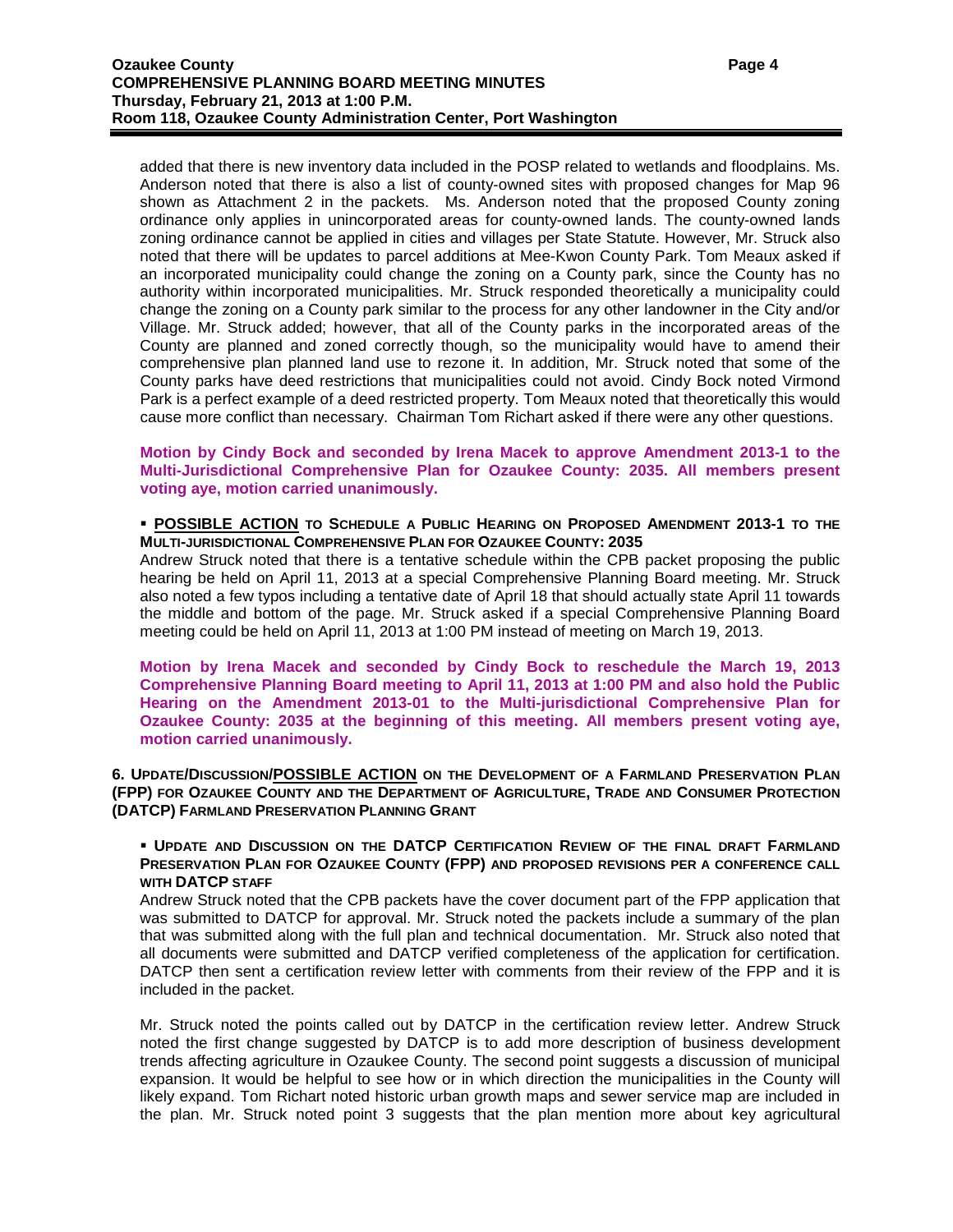infrastructure in the County including storage facilities and transportation systems within the County. Mr. Struck noted point 4 suggests a more specific discussion of changes related to agricultural processing, supply, and distribution that are anticipated to occur in Ozaukee County. Mr. Struck noted that point 5 discusses the designation of Farmland Preservation Areas and the Land Evaluation and Site Assessment (LESA) and findings for the FPAs in the Town of Cedarburg and City of Mequon. Mr. Struck noted that all parcels with more than two percent agricultural use were included as part of the LESA ratings. Mr. Struck noted that by using the LESA scores, an overall comparable ranking for all the eligible parcels in the County was established. Each parcel below the mean score was considered not suitable for long-term agriculture, and locations with scores above the mean score were considered good for long-term agriculture. Mr. Struck then pointed out the locations on a Farmland Preservation Area (FPA) Map for Ozaukee County where two sites in the Town of Cedarburg and one site in the City of Mequon were questioned by DATCP. In this case, DATCP does not think the LESA scores work well for determining these FPA sites because the sites are too isolated by development from other farmland. Tom Richart noted that these FPA sites are isolated looking at the Ozaukee County map, but they may not be isolated looking at the Washington County map since they are on the far western edge of Ozaukee County. Mr. Struck noted that there was not a FPA to the west of the sites in Washington County, so they were somewhat isolated by development. Based on conversations with DATCP and their certification review, Mr. Struck is proposing to remove the FPA sites in the City of Mequon and Town of Cedarburg from the final certification submittal to DATCP. Cindy Bock agreed that there was a lot of recent development surrounding the City of Mequon FPA site. Mr. Struck noted that these sites can still be used for farming in the future, but they would not be eligible for the State program and tax credits. Supervisor Korinek asked Mr. Struck to explain the tax credit. Mr. Struck explained the tax credit through the State Farmland Preservation Program and noted landowners receive the tax credit. He further noted that a parcel must be in an FPA to be eligible for the Farmland Preservation Program and tax credits, so the tax credit would not be allowed for these sites because there would not be a designated FPA. Supervisor Bock noted the Mequon FPA is located near Highland Road and that there is a new subdivision in the area. Supervisor Bock agreed with removing the FPAs. Mr. Struck noted that only the Towns of Fredonia and Belgium will have an FPA if the Town of Cedarburg and City of Mequon FPAs are removed as advised by DATCP. Mr. Struck added that item 6 becomes an unnecessary point because of the proposed changes resulting from item 5. Mr. Struck noted the last major point was a question as to why the Town of Saukville did not have an FPA. Mr. Struck noted that the Town of Saukville opted out of the FPA designations and also noted that recent changes to their land use and zoning ordinance would also not make them eligible for the State program. Mr. Struck noted the final points by DATCP are related to the map and is a staff technical issue. Mr. Struck noted that there is still some work to be completed with regard to the map updates.

### **UPDATE ON THE FARMLAND PRESERVATION PLAN CITIZEN ADVISORY COMMITTEE (FPP CAC) AND LAND PRESERVATION BOARD (LPB) AND TENTATIVE APPROVAL TIMELINE FOR THE FPP**

Andrew Struck noted that the proposed revisions are tentatively scheduled to go before the FPP CAC in March and then the Land Preservation Board in April. Then, the revisions to the FPP would come before the CPB in April for final approval.

# **7. PLANNING INFORMATION / NEWS AND EDUCATION & OUTREACH**

# **DATCP NEWSLETTERS AND UPDATED FACT SHEETS**

Andrew Struck noted a newsletter from DATCP is included that provides a good overall summary of the status of the Working Lands Initiative to date and states that applications for agricultural enterprise areas are still being accepted. Mr. Struck noted that no landowners have stepped forward in Ozaukee County to initiate an AEA. Mr. Struck also noted that administrative rules for the Working Lands Initiative and Farmland Preservation Program law (ATCP 49) will be written to give more clarity to specific definitions and items in the State Statute. Mr. Struck also noted the Runoff Rule fact sheet in the packet.